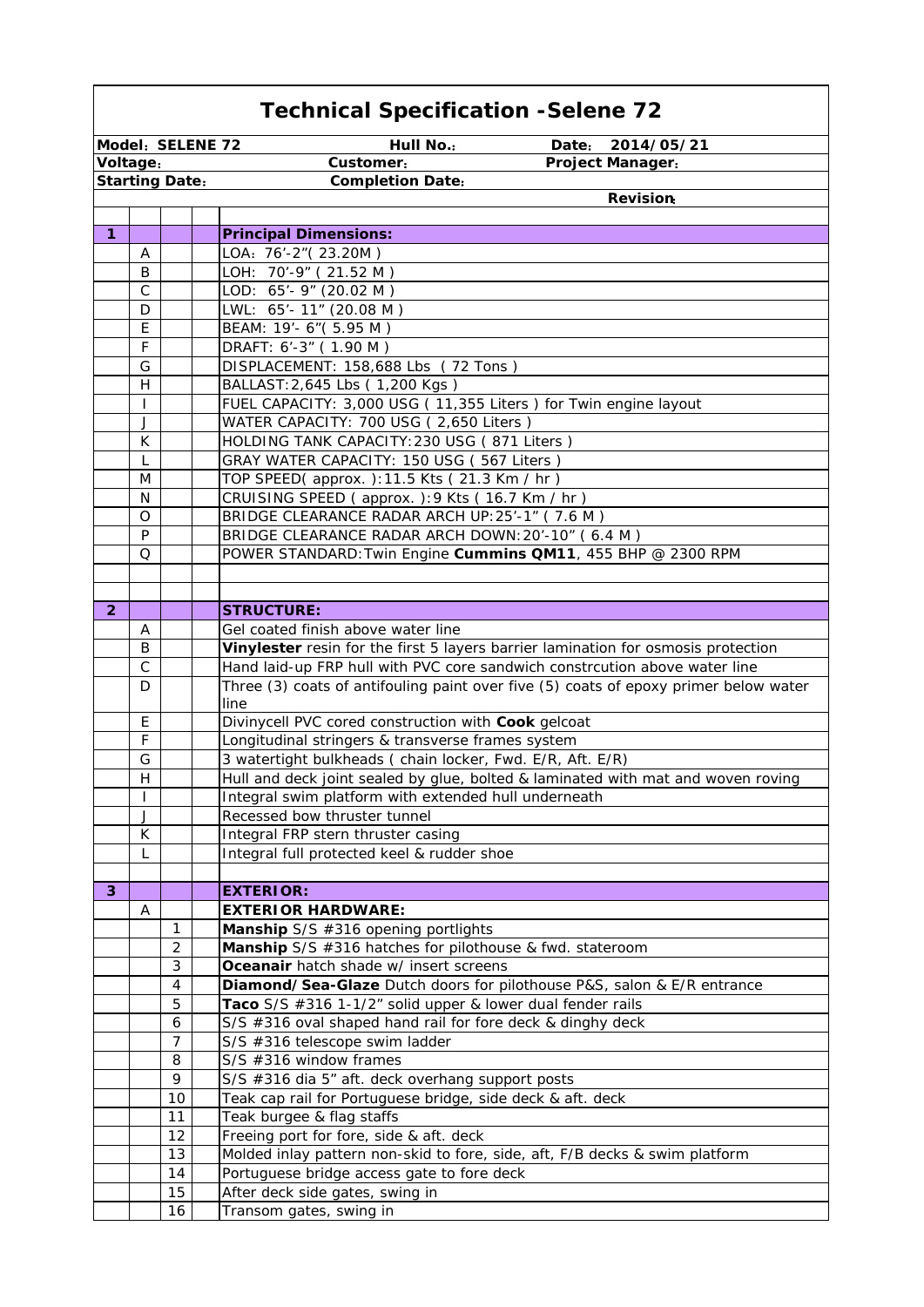|                                                             | <b>Technical Specification -Selene 72</b> |                       |                                                                   |  |
|-------------------------------------------------------------|-------------------------------------------|-----------------------|-------------------------------------------------------------------|--|
| <b>Hull No.:</b><br>Model: SELENE 72<br>Date:<br>2014/05/21 |                                           |                       |                                                                   |  |
| Voltage:                                                    |                                           |                       | <b>Project Manager:</b><br>Customer:                              |  |
|                                                             |                                           | <b>Starting Date:</b> | <b>Completion Date:</b>                                           |  |
|                                                             |                                           |                       | <b>Revision</b>                                                   |  |
|                                                             |                                           | 17                    | Portuguese side gates, swing out, starboard side (Option)         |  |
|                                                             |                                           | 18                    | Storage lockers w/ teak grating inside Portuguese bridge          |  |
|                                                             |                                           | 19                    | S/S #316 self-lock type exterior gate handle                      |  |
|                                                             |                                           | 20                    | Cantalupi exterior dome lights, LED                               |  |
|                                                             |                                           | 21                    | Cantalupi exterior courtesy lights, LED                           |  |
|                                                             |                                           |                       |                                                                   |  |
|                                                             | B                                         |                       | <b>COCKPIT:</b>                                                   |  |
|                                                             |                                           | $\mathbf{1}$          | FRP settee w/ Sunbrella cushion                                   |  |
|                                                             |                                           | $\overline{2}$        | Teak table w/ S/S #316 table pedestal                             |  |
|                                                             |                                           | $\mathfrak{Z}$        | Fresh water deck wash                                             |  |
|                                                             |                                           | $\overline{4}$        | Flojet saltwater wash down                                        |  |
|                                                             |                                           | 5                     | Dedicated spiral stair to F/B (TBA)                               |  |
|                                                             |                                           | 6                     | Steps to swim platform                                            |  |
|                                                             |                                           | 7                     | Scandvik transom shower                                           |  |
|                                                             |                                           |                       |                                                                   |  |
| 4                                                           |                                           |                       | <b>INTERIOR:</b>                                                  |  |
|                                                             | Α                                         |                       | <b>FOUNDATIONAL MATERIALS:</b>                                    |  |
|                                                             |                                           | 1                     |                                                                   |  |
|                                                             |                                           |                       | Light teak or cherry veneer (straight grain or mountain grain)    |  |
|                                                             |                                           | $\overline{2}$        | Schwepper door locks & handles for interior doors                 |  |
|                                                             |                                           | 3                     | Lamp push button for all locker doors & drawers                   |  |
|                                                             |                                           | 4                     | Cantalupi LED lights system                                       |  |
|                                                             |                                           | 5                     | Vimar switch & dimmer                                             |  |
|                                                             |                                           | 6                     | Solid teak & holly sole w/ teak border                            |  |
|                                                             |                                           | $\overline{7}$        | Fiberglass " H " shaped floor beam                                |  |
|                                                             |                                           | 8                     | Vinyl & EVA foam panels for ceiling lining                        |  |
|                                                             |                                           | 9                     | Drapery for saloon and each staterooms                            |  |
|                                                             |                                           | 10                    | Selected sliding windows w/ tinted tempered glass                 |  |
|                                                             |                                           | 11                    | 2" latex foam laminates w/ PU foam for all cushion of sofa & b    |  |
|                                                             |                                           |                       |                                                                   |  |
|                                                             | B                                         |                       | <b>SALOON:</b>                                                    |  |
|                                                             |                                           | $\mathbf{1}$          | U-shaped sofa w/ 5" foam cushion                                  |  |
|                                                             |                                           | 2                     | Storage underneath the sofa                                       |  |
|                                                             |                                           | 3                     | Table & corner tables                                             |  |
|                                                             |                                           | $\overline{4}$        | Entertainment center w/ TV / video cabinet                        |  |
|                                                             |                                           | 5                     | Cabin reading light                                               |  |
|                                                             |                                           | 6                     | Diamond/Sea-Glaze Dutch door for salon entrance                   |  |
|                                                             |                                           | 7                     | Emergency hatch to engine room                                    |  |
|                                                             |                                           | 8                     | Corian or Granite bar counter top                                 |  |
|                                                             |                                           | 9                     | Self-lock window stopper                                          |  |
|                                                             |                                           |                       |                                                                   |  |
|                                                             | С                                         |                       | <b>GALLEY:</b>                                                    |  |
|                                                             |                                           | $\mathbf{1}$          | Counter top w/ Integral bar                                       |  |
|                                                             |                                           | 2                     | Corian or Granite counter top & back splash                       |  |
|                                                             |                                           | 3                     |                                                                   |  |
|                                                             |                                           |                       | Liebherr upright refrigerator                                     |  |
|                                                             |                                           | 4                     | Force 10 3-burner propane stove w/ oven & alarm monitor panel set |  |
|                                                             |                                           | 5                     | Microwave w/ built-in exhaust                                     |  |
|                                                             |                                           | 6                     | Frankie S/S #316 double sink                                      |  |
|                                                             |                                           | 7                     | Single lever swivel type faucet                                   |  |
|                                                             |                                           | 8                     | Siemens 17" width Dish washer                                     |  |
|                                                             |                                           | 9                     | Broan trash compactor                                             |  |
|                                                             |                                           | 10                    | Overhead cabinets                                                 |  |
|                                                             |                                           | 11                    | Drawers & storage lockers w/ shelves under counter                |  |
|                                                             |                                           | 12                    | Overhead storage locker                                           |  |
|                                                             |                                           |                       |                                                                   |  |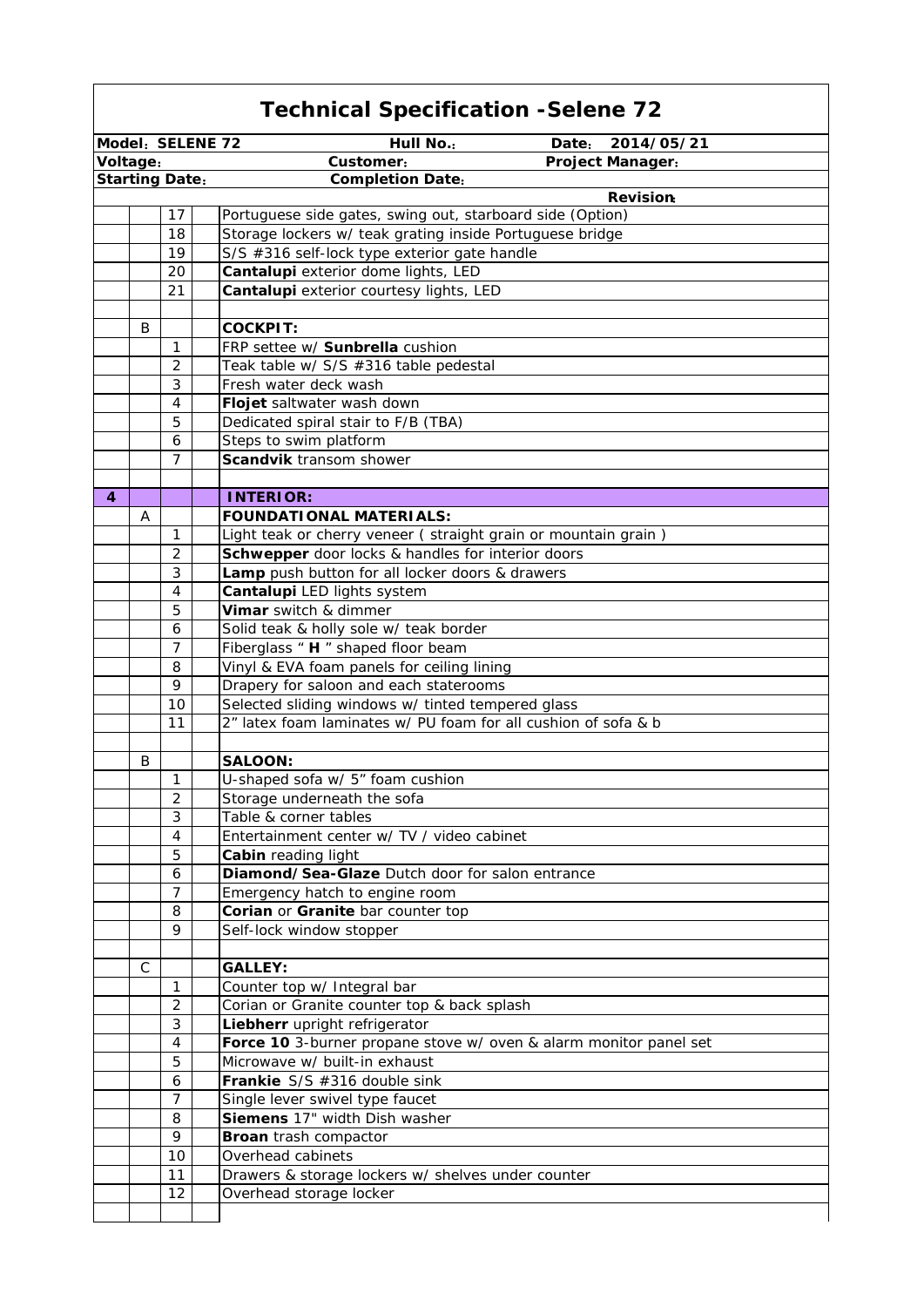| Model: SELENE 72      |                | <b>Hull No.:</b>                                                         | Date:<br>2014/05/21 |
|-----------------------|----------------|--------------------------------------------------------------------------|---------------------|
| Voltage:              |                | Customer:                                                                | Project Manager:    |
| <b>Starting Date:</b> |                | <b>Completion Date:</b>                                                  |                     |
|                       |                |                                                                          | <b>Revision</b>     |
| D                     |                | <b>PILOT HOUSE:</b>                                                      |                     |
|                       | $\mathbf{1}$   | Helm station w/ instrument panels                                        |                     |
|                       | $\overline{2}$ | Upper console box above steering station                                 |                     |
|                       | 3              | ZF electric engine control                                               |                     |
|                       | 4              | Hi-seat w/ footrest & table - providing a near panoramic view            |                     |
|                       | 5              | Chart table w/ drawer                                                    |                     |
|                       | 6              | S/S #316 or teak stair from pilot house to F/B                           |                     |
|                       | $\overline{7}$ | Manship S/S #316 hatch                                                   |                     |
|                       | 8              | Oceanair hatch shade w/ insect screen                                    |                     |
|                       | 9              | Teak overhead grab rail                                                  |                     |
|                       | 10             | Cantalupi LED step lights                                                |                     |
|                       | 11             | Cantalupi LED dome lights                                                |                     |
|                       | 12             | Daniel Smith chart lights                                                |                     |
|                       | 13<br>14       | Cabin reading lights<br>Diamond/Sea-Glaze Dutch doors for P& S side      |                     |
|                       | 15             |                                                                          |                     |
|                       |                | S/S window frame w/ clear tinted tempered glass                          |                     |
| E                     |                | <b>FLYBRIDGE:</b>                                                        |                     |
|                       | $\mathbf{1}$   | Helm station in center w/ console box                                    |                     |
|                       | $\overline{2}$ | S/S #316 dia. 28" destroyer type steering wheel                          |                     |
|                       | 3              | $S/S$ #316 grab rail                                                     |                     |
|                       | 4              | S/S #316 sliding door from F/B to pilothouse                             |                     |
|                       | 5              | FRP BBQ box                                                              |                     |
|                       | 6              | Polar wash basin                                                         |                     |
|                       | $\overline{7}$ | Selene helm seat (one is standard, one is option)                        |                     |
|                       | 8              | 12V DC outlet                                                            |                     |
|                       | 9              | Chart counter top                                                        |                     |
|                       | 10             | Tinted plexiglass windscreen with S/S #316 bracket                       |                     |
|                       | 11             | Dinghy space on the fly bridge deck                                      |                     |
|                       | 12             | FRP U-shaped settee w/ storage underneath                                |                     |
|                       | 13             | FRP solid hard top                                                       |                     |
|                       |                |                                                                          |                     |
| F                     |                | <b>MASTER STATEROOM:</b>                                                 |                     |
|                       | 1              | Queen-size berth w/ 5" foam mattress                                     |                     |
|                       | 2              | Sofa with small coffee table at Port side                                |                     |
|                       | 3              | Drawer bureaus                                                           |                     |
|                       | $\overline{4}$ | Safe located at master stateroom or office                               |                     |
|                       | 5<br>6         | Wardrobe w/ automatic light & aromatic cedar liner<br>TV / video cabinet |                     |
|                       | $\overline{7}$ | Teak, Cherry or Granite veneer counter top                               |                     |
|                       | 8              | Cantalupi reading lights                                                 |                     |
|                       | 9              | Cantalupi LED dome lights                                                |                     |
|                       | 10             | Manship S/S #316 opening portlights                                      |                     |
|                       | 11             | Windline telescope escape ladder                                         |                     |
|                       |                |                                                                          |                     |
| G                     |                | <b>MASTER HEAD</b>                                                       |                     |
|                       | $\mathbf{1}$   | Tecma 24V DC freshwater toilet                                           |                     |
|                       | 2              | 24V DC dia. 3" diameter exhaust fan                                      |                     |
|                       | 3              | Cantalupi LED dome lights                                                |                     |
|                       | 4              | Formica finish head lining & FRP bulkhead                                |                     |
|                       | 5              | Corian or Granite counter top & back splash                              |                     |
|                       | 6              | Vanity unit w/ integrated wash basin                                     |                     |
|                       | $\overline{7}$ | Clear glass shower door                                                  |                     |
|                       | 8              | Manship S/S #316 opening portlights                                      |                     |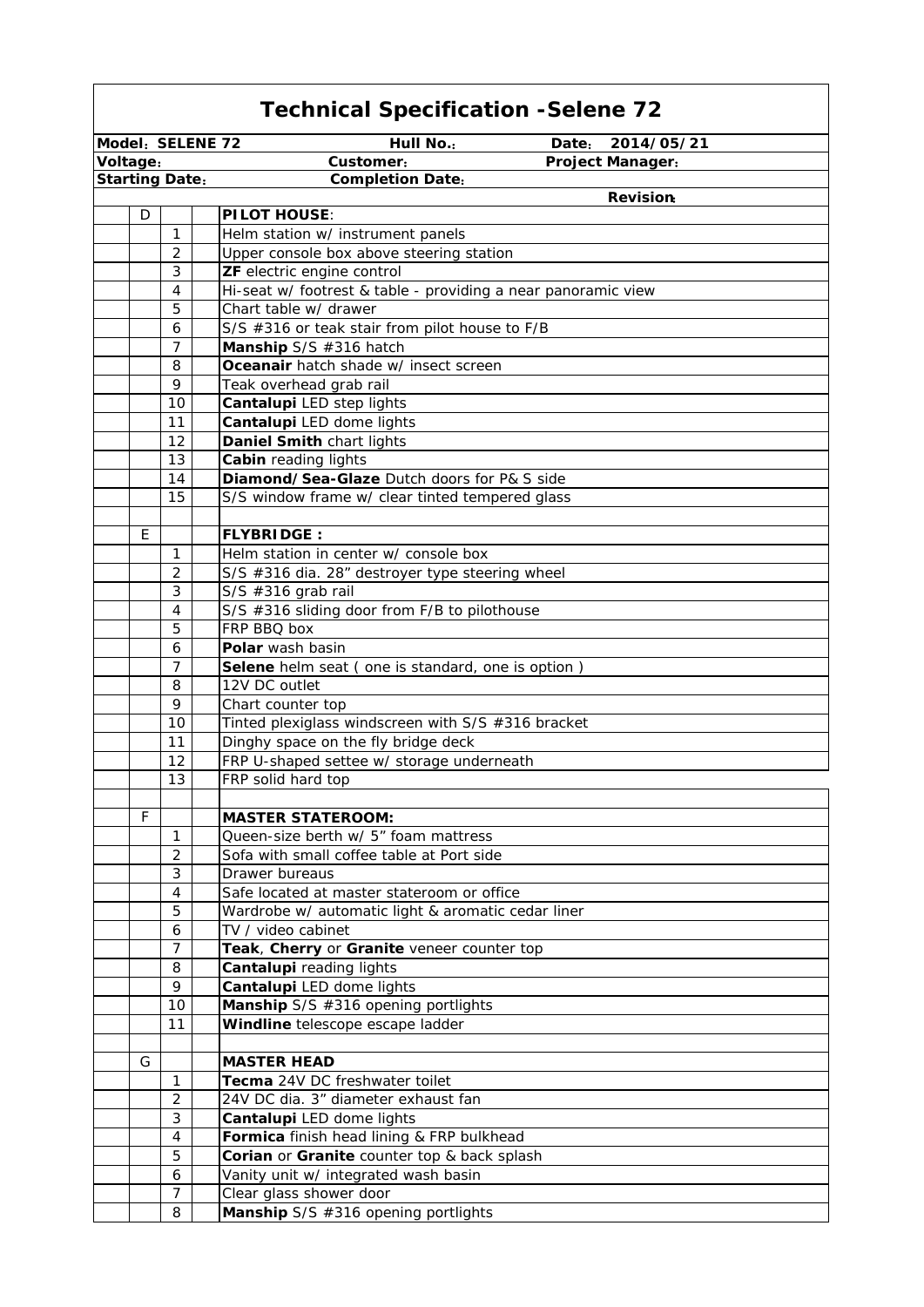|                       | <b>Technical Specification - Selene 72</b> |                                                                       |  |  |  |
|-----------------------|--------------------------------------------|-----------------------------------------------------------------------|--|--|--|
| Model: SELENE 72      |                                            | Hull No.:<br>2014/05/21<br>Date:                                      |  |  |  |
| Voltage:              |                                            | Customer:<br><b>Project Manager:</b>                                  |  |  |  |
| <b>Starting Date:</b> |                                            | <b>Completion Date:</b>                                               |  |  |  |
|                       |                                            | <b>Revision</b>                                                       |  |  |  |
|                       | 9                                          | Single lever hot / cold water shower faucet                           |  |  |  |
|                       | 10                                         | Medicine cabinet                                                      |  |  |  |
|                       | 11                                         | Vanity mirror w/ teak frame                                           |  |  |  |
|                       | 12                                         | Granite floor (or teak & holly floor with teak boarder)               |  |  |  |
|                       | 13                                         | Teak removable grating for shower room                                |  |  |  |
|                       | 14                                         | Towel rack in bathroom                                                |  |  |  |
|                       |                                            |                                                                       |  |  |  |
| H                     |                                            | <b>FORWARD STATEROOM:</b>                                             |  |  |  |
|                       | 1                                          | Queen-size berth w/ 5" foam mattress                                  |  |  |  |
|                       | 2                                          | Side cabinets & drawer bureaus                                        |  |  |  |
|                       | 3                                          | Wardrobe w/ automatic light & aromatic cedar for the liner            |  |  |  |
|                       | 4                                          | TV cabinet                                                            |  |  |  |
|                       | 5                                          | Teak or Cherry veneer counter top                                     |  |  |  |
|                       | 6                                          | <b>Cabin reading lights</b>                                           |  |  |  |
|                       | 7                                          | Cantalupi LED dome lights                                             |  |  |  |
|                       | 8                                          | Windline telescope escape ladder                                      |  |  |  |
|                       | 9                                          | Manship S/S #316 hatch                                                |  |  |  |
|                       | 10                                         | Oceanair hatch shade w/ insect screen                                 |  |  |  |
|                       | 11                                         | Manship S/S #316 opening portlights with storm cover                  |  |  |  |
|                       |                                            |                                                                       |  |  |  |
| T                     |                                            | <b>FWD. STATEROOM HEAD:</b>                                           |  |  |  |
|                       | 1                                          | Tecma 24V DC freshwater toilet                                        |  |  |  |
|                       | $\overline{2}$                             | 24V DC dia. 3" diameter exhaust fan                                   |  |  |  |
|                       | 3                                          | Formica finish ceiling lining & FRP bulkhead                          |  |  |  |
|                       | 4                                          | Corian or Granite counter top & back splash                           |  |  |  |
|                       | 5                                          | Cantalupi LED dome lights                                             |  |  |  |
|                       | 6<br>7                                     | Clear glass shower door                                               |  |  |  |
|                       | 8                                          | Manship S/S #316 opening portlights                                   |  |  |  |
|                       | 9                                          | Teak removable grating panel for shower room<br>Vanity unit w/ mirror |  |  |  |
|                       | 10                                         | Medicine cabinet                                                      |  |  |  |
|                       | 11                                         | Wash basin w/ single lever cold / hot water faucet                    |  |  |  |
|                       | 12                                         | Fiberglass shower base w/ teak removable grating panel                |  |  |  |
|                       | 13                                         | Granite floor (or teak & holly floor w/ teak border)                  |  |  |  |
|                       |                                            |                                                                       |  |  |  |
| J                     |                                            | <b>PORT GUEST STATEROOM:</b>                                          |  |  |  |
|                       | 1                                          | Teak battens on side ceiling                                          |  |  |  |
|                       | $\overline{2}$                             | Twin berth w/ drawer underneath                                       |  |  |  |
|                       | 3                                          | 5" foam mattress for each berth                                       |  |  |  |
|                       | 4                                          | Hanging locker w/ automatic light                                     |  |  |  |
|                       | 5                                          | Overhead cabinet at port side                                         |  |  |  |
|                       | 6                                          | <b>Cabin reading lights</b>                                           |  |  |  |
|                       | 7                                          | Manship S/S #316 opening portlights                                   |  |  |  |
|                       |                                            |                                                                       |  |  |  |
| K                     |                                            | <b>GUEST HEAD:</b>                                                    |  |  |  |
|                       | 1                                          | Tecma 24V DC freshwater toilet                                        |  |  |  |
|                       | $\overline{2}$                             | 24V DC 3" diameter exhaust fan                                        |  |  |  |
|                       | 3                                          | Formica finish ceiling lining & FRP bulkhead                          |  |  |  |
|                       | 4                                          | Corian or Granite counter top & back splash                           |  |  |  |
|                       | 5                                          | Cantalupi LED dome lights                                             |  |  |  |
|                       | 6<br>7                                     | Clear glass shower door<br>Manship S/S #316 opening portlights        |  |  |  |
|                       | 8                                          | Teak removable grating for shower room                                |  |  |  |
|                       | 9                                          | Vanity unit w/ mirror                                                 |  |  |  |
|                       | 10                                         | Medicine cabinet                                                      |  |  |  |

 $\mathsf{r}$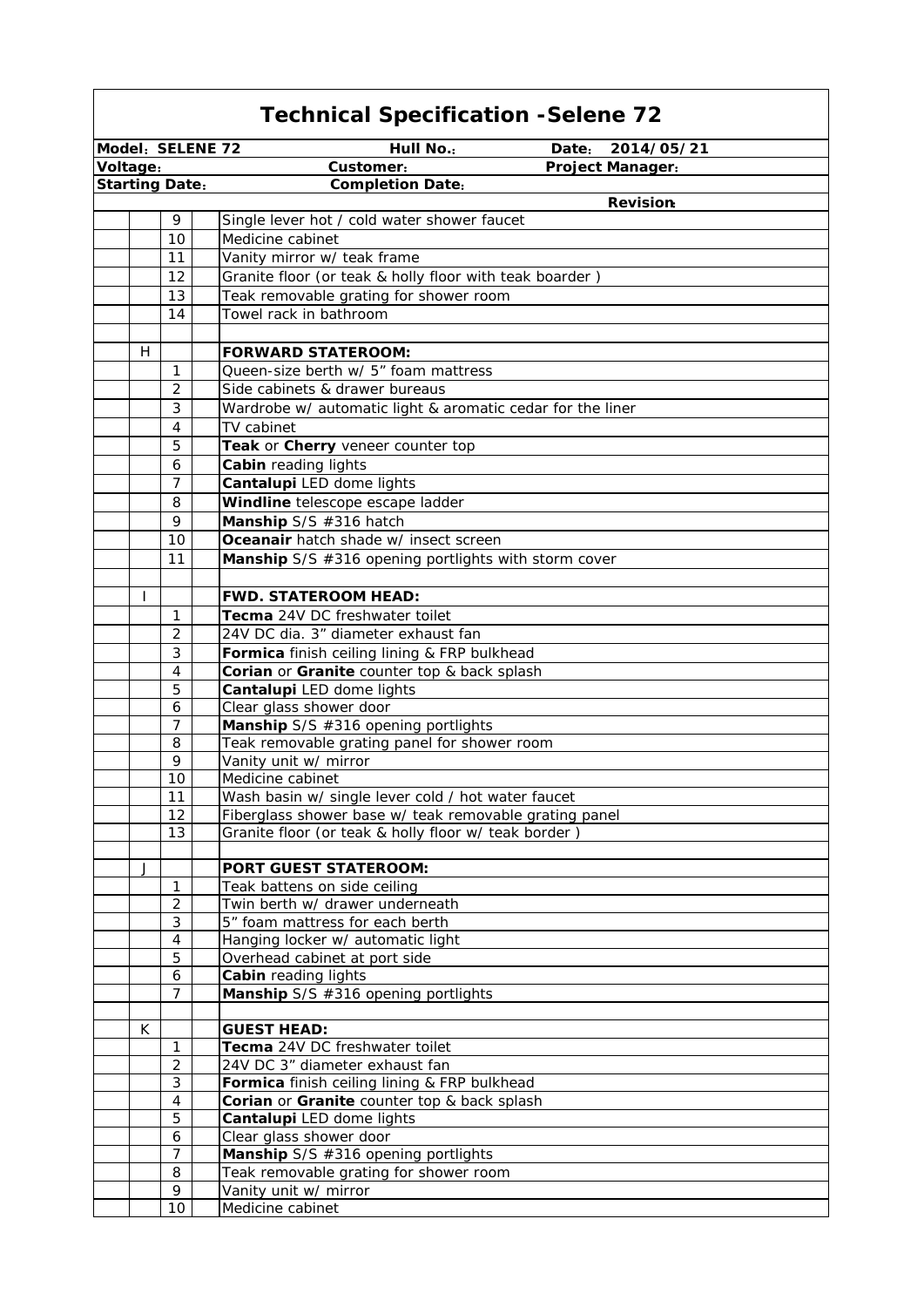| <b>Technical Specification - Selene 72</b> |                     |  |                                                                                               |
|--------------------------------------------|---------------------|--|-----------------------------------------------------------------------------------------------|
| Model: SELENE 72                           |                     |  | Hull No.:<br>Date:<br>2014/05/21                                                              |
| Voltage:                                   |                     |  | Customer:<br><b>Project Manager:</b>                                                          |
| <b>Starting Date:</b>                      |                     |  | <b>Completion Date:</b>                                                                       |
|                                            |                     |  | <b>Revision</b>                                                                               |
|                                            | 11                  |  | Wash basin w/ single lever cold / hot water faucet                                            |
|                                            | 12                  |  | Granite floor (or teak & holly floor w/ teak border)                                          |
|                                            |                     |  |                                                                                               |
| L                                          |                     |  | <b>STARBOARD GUEST STATEROOM:</b>                                                             |
|                                            | $\mathbf{1}$        |  | Teak battens on side ceiling                                                                  |
|                                            | $\overline{2}$      |  | Fixed upper bunk                                                                              |
|                                            | 3<br>4              |  | Lower bunk w/ drawer underneath<br>5" foam mattress for each berth                            |
|                                            | 5                   |  | Hanging locker w/ automatic light                                                             |
|                                            | 6                   |  | <b>Cabin</b> reading lights                                                                   |
|                                            | $\overline{7}$      |  | Manship S/S #316 opening portlights                                                           |
|                                            |                     |  |                                                                                               |
| M                                          |                     |  | <b>CREW QUARTERS:</b>                                                                         |
|                                            | 1                   |  | Dedicated access from side deck to crew quarters                                              |
|                                            | 2                   |  | Bunk w/ 4" foam mattress & drawer underneath                                                  |
|                                            | 3                   |  | Hanging locker w/ automatic light & aromatic cedar liner                                      |
|                                            | $\overline{4}$      |  | Cantalupi LED dome lights                                                                     |
|                                            | 5                   |  | Cabin reading lights                                                                          |
|                                            | 6                   |  | Book shelf                                                                                    |
|                                            | $\overline{7}$      |  | Overhead locker                                                                               |
|                                            | 8                   |  | Laundry lockers w/ louvered door                                                              |
|                                            |                     |  |                                                                                               |
| N                                          |                     |  | <b>CREW QUARTERS HEAD:</b>                                                                    |
|                                            | 1                   |  | Tecma 24V DC freshwater toilet                                                                |
|                                            | $\overline{2}$<br>3 |  | 24V DC dia. 3" diameter exhaust fan                                                           |
|                                            | 4                   |  | Formica finished ceiling lining & FRP bulkhead<br>Corian or Granite counter top & back splash |
|                                            | 5                   |  | Cantalupi dome lights                                                                         |
|                                            | 6                   |  | Vanity unit w/ mirror                                                                         |
|                                            | 7                   |  | Wash basin w/ single level hot / cold water shower faucet                                     |
|                                            | 8                   |  | Teak removable grating panel for shower room                                                  |
|                                            |                     |  |                                                                                               |
| 5                                          |                     |  | <b>SYSTEMS:</b>                                                                               |
|                                            |                     |  |                                                                                               |
| Α                                          |                     |  | <b>PROPULSION:</b>                                                                            |
|                                            | $\mathbf{1}$        |  | Twin Engine Cummins QSL11 455 BHP @ 2300 RPM                                                  |
|                                            | $\overline{2}$      |  | ZF electric engine control system at each helm station                                        |
|                                            | $\sqrt{3}$          |  | Deluxe engine panel w/ complete instrumentation & alarms                                      |
|                                            | $\overline{4}$      |  | Engine overheat & low oil pressure alarm                                                      |
|                                            | 5                   |  | Aqua alloy propeller shaft (dia. 3"=76.2mm                                                    |
|                                            | 6                   |  | Amartech shaft tube                                                                           |
|                                            | $\overline{7}$      |  | Faster NiAlBr 4 blade propeller                                                               |
|                                            | 8<br>9              |  | Reverso oil change pump<br>FRP drip pan under engine                                          |
|                                            | 10                  |  | Hydraulift FRP wet box muffler                                                                |
|                                            | 11                  |  | Engine room blowers dia. 5" 120/230V AC (4 units)                                             |
|                                            | 12                  |  | Full protected FRP rudder w/ S/S #316 dia. 2-1/2" shaft                                       |
|                                            | 13                  |  | S/S #316 pillars in engine room                                                               |
|                                            | 14                  |  | Hella LED light for engine room                                                               |
|                                            | 15                  |  | Watertight door to engine room                                                                |
|                                            | 16                  |  | Sea chest for engines, generators, A/C system.                                                |
|                                            |                     |  |                                                                                               |
| B                                          |                     |  | <b>STEERING SYSTEM:</b>                                                                       |
|                                            | $\mathbf{1}$        |  | Hynautic hydraulic steering system for two stations                                           |
|                                            | $\sqrt{2}$          |  | Handcrafted teak wheel in pilot house and S/S #316 wheel on F/B                               |
|                                            | $\mathfrak{Z}$      |  | Emergency tiller                                                                              |

 $\overline{\phantom{a}}$ 

 $\mathsf{r}$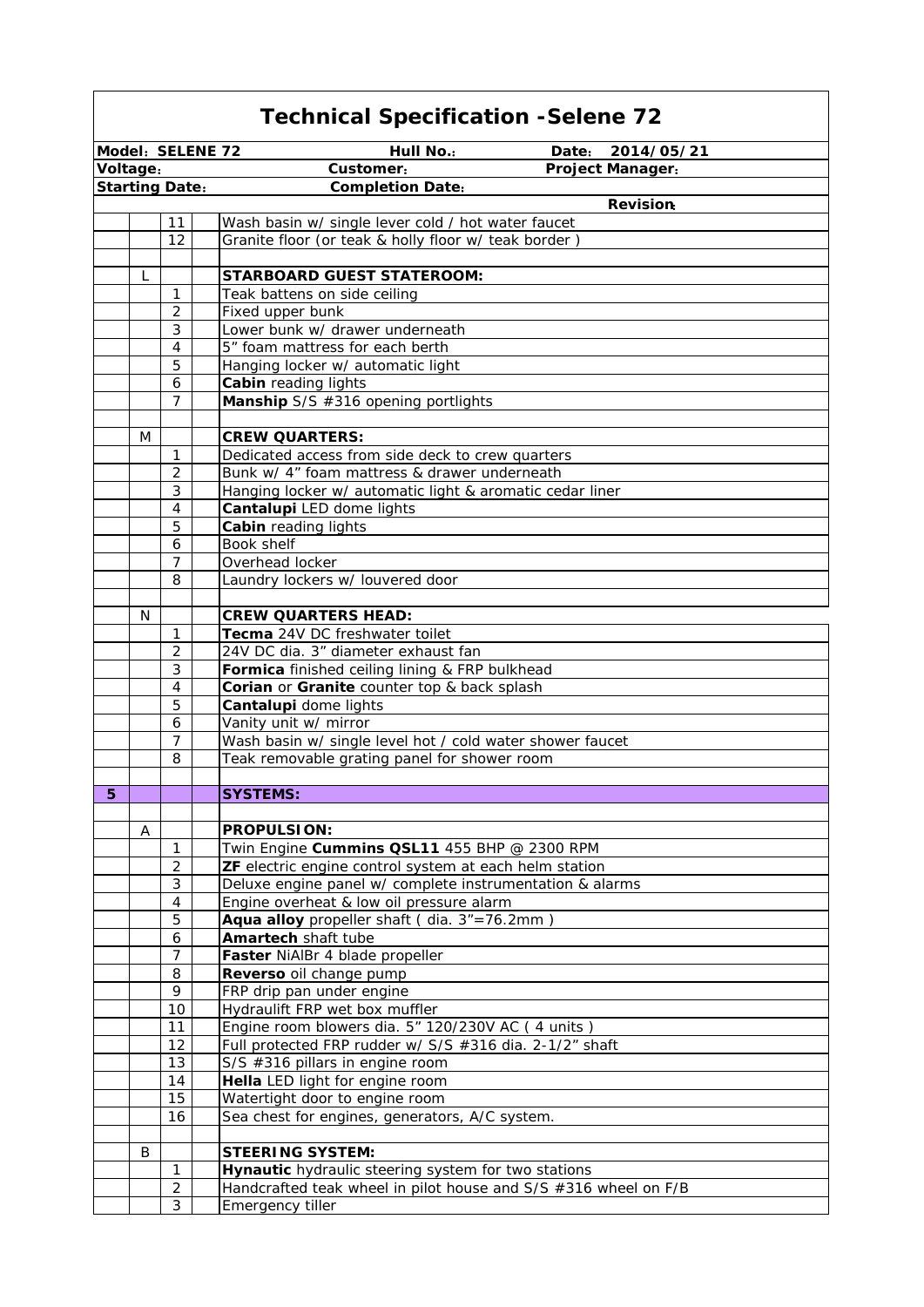|                       | <b>Technical Specification - Selene 72</b> |                                                                                                                                                         |  |  |
|-----------------------|--------------------------------------------|---------------------------------------------------------------------------------------------------------------------------------------------------------|--|--|
| Model: SELENE 72      |                                            | <b>Hull No.:</b><br>2014/05/21<br>Date:                                                                                                                 |  |  |
| Voltage:              |                                            | Customer:<br>Project Manager:                                                                                                                           |  |  |
| <b>Starting Date:</b> |                                            | <b>Completion Date:</b>                                                                                                                                 |  |  |
|                       |                                            | <b>Revision</b>                                                                                                                                         |  |  |
|                       | 4                                          | Full protected FRP rudder                                                                                                                               |  |  |
|                       | 5                                          | SeaFire fire extinguisher                                                                                                                               |  |  |
|                       |                                            |                                                                                                                                                         |  |  |
| C                     | 1                                          | <b>AC ELECTRICAL SYSTEM:</b><br>120V AC or 240V AC system                                                                                               |  |  |
|                       | 2                                          | One Onan 27MDKBU 27Kw 50hz 115/230V single phase generator w/ sound shield,                                                                             |  |  |
|                       |                                            | muffler and remote start switch panel located in P/H, includes dedicated 120 Amp /                                                                      |  |  |
|                       |                                            | hr starting battery                                                                                                                                     |  |  |
|                       | 3                                          | 2nd Onan 13MDKBP 13.5Kw 50hz 115/230V single phase generator w/ sound shield,                                                                           |  |  |
|                       |                                            | muffler and remote start switch panel located in P/H, includes dedicated 120 Amp /                                                                      |  |  |
|                       |                                            | hr starting battery                                                                                                                                     |  |  |
|                       | 4                                          | Delco 80 Amp engine alternator                                                                                                                          |  |  |
|                       | 5                                          | Blue Sea Pathmaker emergency parallel switch                                                                                                            |  |  |
|                       | 6                                          | Marinco shore power inlets                                                                                                                              |  |  |
|                       | 7                                          | Vimar AC outlets throughout the boat                                                                                                                    |  |  |
|                       | 8                                          | Newmar integrated galvanic isolator                                                                                                                     |  |  |
|                       | 9                                          | <b>Bosch</b> separated washer / dryer                                                                                                                   |  |  |
|                       | 10<br>11                                   | Torrid S/S 30 gallons 120V/ 240V AC dual heating source water heater<br>AC/DC control panel w/ polarity indicator light, appropriate switches, meters & |  |  |
|                       |                                            | breakers                                                                                                                                                |  |  |
|                       | 12                                         | Hubbell GFCI outlet in head & flybridge                                                                                                                 |  |  |
|                       | 13                                         | Copper bonding strap w/ ground cable attachment for each fitting                                                                                        |  |  |
|                       | 14                                         | 1600AMP 24V house banks                                                                                                                                 |  |  |
|                       | 15                                         | 5KW inverter                                                                                                                                            |  |  |
|                       | 16                                         | 2 units of 100AMP battery charger for house banks                                                                                                       |  |  |
|                       | 17                                         | 2 units of 30AMP battery charger for starting banks                                                                                                     |  |  |
|                       |                                            |                                                                                                                                                         |  |  |
|                       |                                            |                                                                                                                                                         |  |  |
| D                     |                                            | DC ELECTRICAL SYSTEM:                                                                                                                                   |  |  |
|                       | 1                                          | 24V DC system                                                                                                                                           |  |  |
|                       | 2                                          | Maxwell HWC 3500 hydraulic windlass w/ up/down switches at foredeck & each                                                                              |  |  |
|                       | 3                                          | helm stations, two side gypsy<br>Aqua Signal navigation lights                                                                                          |  |  |
|                       | 4                                          | Kahlenberg air horn                                                                                                                                     |  |  |
|                       | 5                                          | Danforth dia. 5" compass for upper & lower station                                                                                                      |  |  |
|                       | 6                                          | Exalto electric wipers for 3 front windshields w/ fresh water wiper wash                                                                                |  |  |
|                       | 7                                          | Johnson automatic water pressure system                                                                                                                 |  |  |
|                       | 8                                          | Johnson sump pumps w/ automatic float switches                                                                                                          |  |  |
|                       | 9                                          | Vision AGM deep cycle batteries for house service, engine & generator starting                                                                          |  |  |
|                       | 10                                         | Cantalupi accommodation LED dome lights                                                                                                                 |  |  |
|                       | 11                                         | Cantalupi step lights for interior & exterior                                                                                                           |  |  |
|                       | 12                                         | Pre-wiring for the stereo speakers in stateroom                                                                                                         |  |  |
|                       |                                            |                                                                                                                                                         |  |  |
| E                     |                                            | <b>FUEL SYSTEM:</b>                                                                                                                                     |  |  |
|                       | $\mathbf{1}$                               | Total capacity 3,000 US gallons, two integral FPR fuel tanks w/ internal baffles,<br>sumps, balancing lines, inspection plates                          |  |  |
|                       | $\sqrt{2}$                                 | Racor 75/1000 Max dual fuel filter / water separator for main engine                                                                                    |  |  |
|                       | $\mathfrak{Z}$                             | Racor 75/500 Max dual fuel filter / water separator for generator                                                                                       |  |  |
|                       | 4                                          | <b>ESI</b> fuel polishing system                                                                                                                        |  |  |
|                       | 5                                          | Racor USCG & CE certified fuel line hose                                                                                                                |  |  |
|                       | 6                                          | Parker ball valve for fuel system                                                                                                                       |  |  |
|                       | $\overline{7}$                             | Electric fuel gauge                                                                                                                                     |  |  |
|                       | 8                                          | Magnetic fuel sight gauge for each fuel tank                                                                                                            |  |  |
|                       | 9                                          | Fuel management system                                                                                                                                  |  |  |
|                       |                                            |                                                                                                                                                         |  |  |
| F                     |                                            | <b>PLUMBING SYSTEM:</b>                                                                                                                                 |  |  |

Г